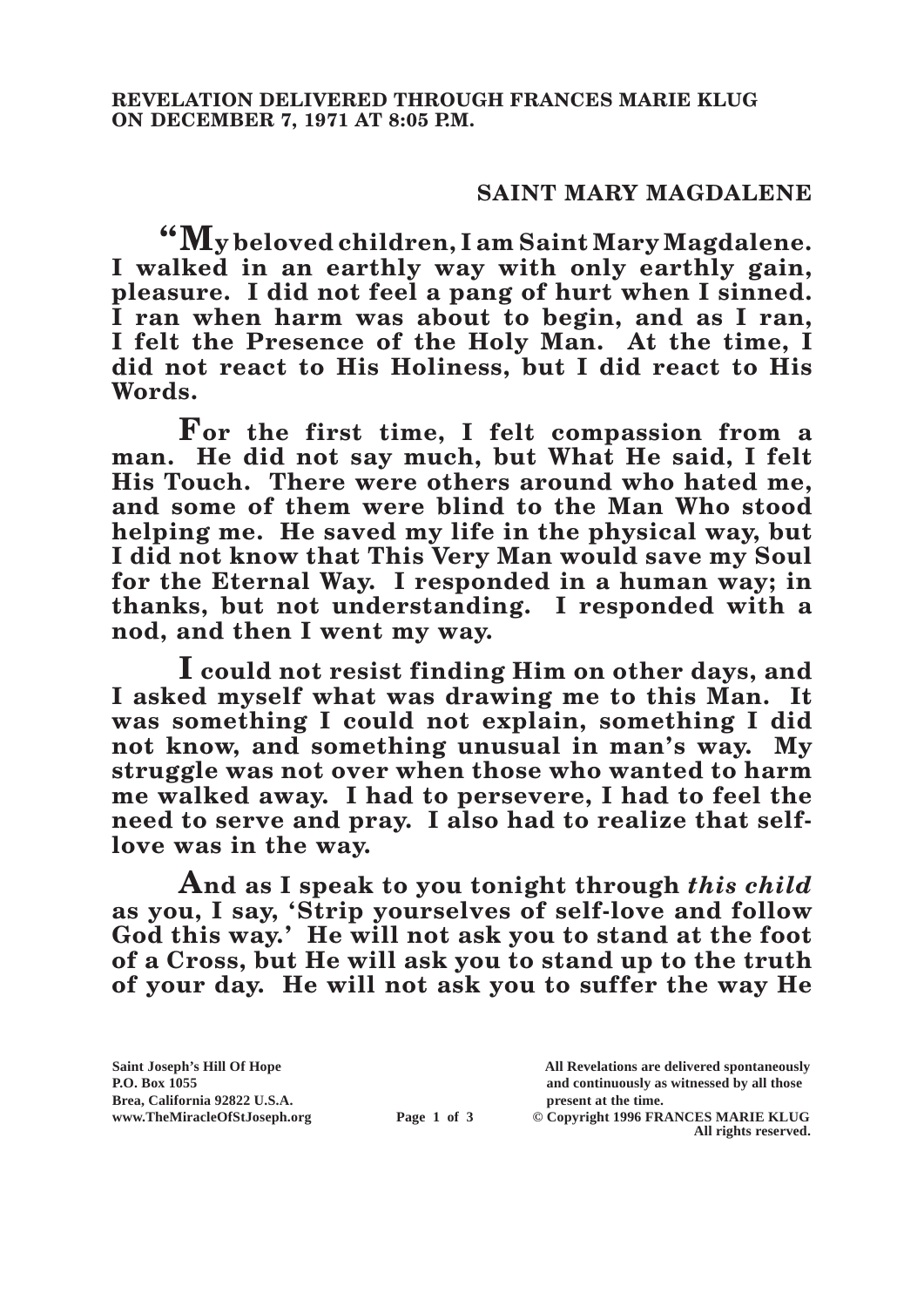**suffered, but He will ask you to stand up to those who deny the Truth of His Way.**

**As you gather on this night, you are intermingled in many ways: in your degree of Faith, first; in your degree of love, first for each other, then for God Above. You differ in your way of life, you differ in your thoughts, you differ in your likes and dislikes, and you differ in what you've been taught; but as of this night, each child here before Me now hears the same Words, the same Directions, so you cannot differ in this, in the way you are being taught.**

**Do not expect to change on hearing These Words, but persevere in wanting to change, and you will. All children did. Each one before Me here in this room tonight must save their Soul, for you see, It shines with a Great Light.**

**And those of you who are in a position to lead others have a great responsibility, for you must tell them truth, teach them love, but show them the path of Light. The great modern conveniences that you have now simulate light. That is not the light I mean, My children. The Light I am describing to you on this night is the Light of Love, the Light of Hope, the Light of Truth, the Light of The Holy Ghost that must guide you.**

**So, please think of My way and think of how I had to change to come This Way, and do not procrastinate, for when you do, you delay the Soul glowing in God's view.**

**I bless you, My little ones, with the Love that it will take to serve God first, and I bless you with self-**

**Saint Joseph's Hill Of Hope All Revelations are delivered spontaneously P.O. Box 1055 and continuously as witnessed by all those**  Brea, California 92822 U.S.A.<br>
www.TheMiracleOfStJoseph.org<br> **Page 2 of 3** © Copyright 1996 FR.  $\odot$  Copyright 1996 FRANCES MARIE KLUG **All rights reserved.**